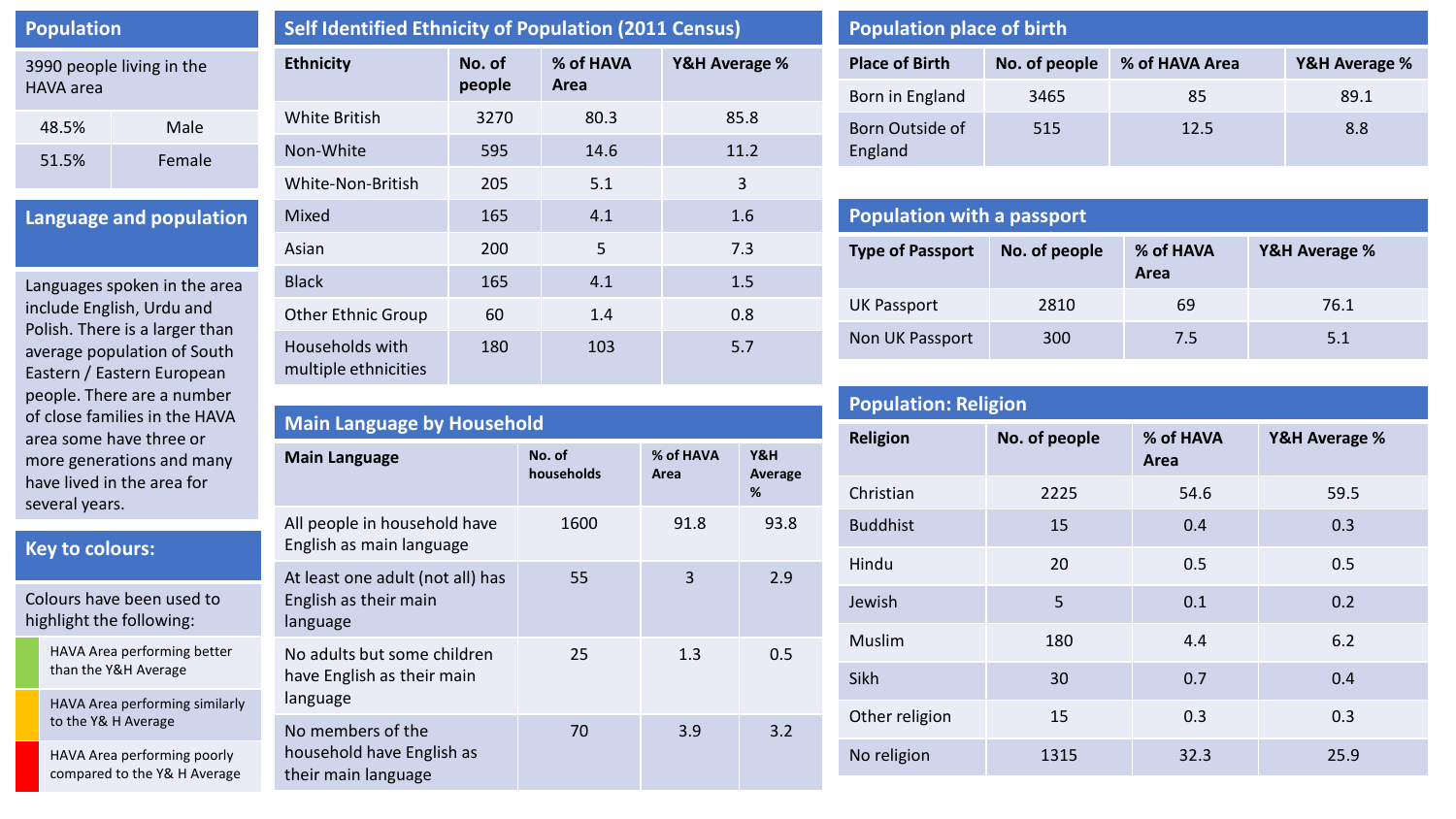#### **Vulnerable Groups: People out of work**

This data shows people who are out of work and receiving workless benefits including: Jobseekers Allowance (JSA), Universal Credit (UC), Incapacity Benefit (IB) & Employment & Support Allowance. This data is correct as of August 2018

| <b>Benefit</b>                                                     | No. of people | % of HAVA Area | Y&H Average %  |
|--------------------------------------------------------------------|---------------|----------------|----------------|
| Unemployment Benefit (JSA & UC                                     | 80            | 3.1            | 2.5            |
| JSA Recipients claiming for more<br>than 12 months                 | 15            | 0.6            | 0.5            |
| Youth Unemployment (JSA/UC<br>Recipients aged 18-24)               | 15            | 2.7            | 3.3            |
| <b>Older Unemployed Recipients</b><br>(JSA/US Recipients aged 50+) | 12            | 1.2            | 1.1            |
| Male unemployment recipients (JSA<br>&UC)                          | 50            | 3.9            | 3.1            |
| Female unemployment recipients<br>$($ JSA & UC $)$                 | 30            | 2.1            | $\overline{2}$ |
| Working age workless benefit<br>recipients (all)                   | 345           | 12.9           | 8.8            |
| Incapacity benefit recipients (all)                                | 260           | 9.7            | 6.3            |

### **Vulnerable Groups: Disability**

This data shows two measures of disability. People receiving Disability Living Allowance and people receiving Attendance Allowance. This data is correct as of February 2018

| <b>Benefit</b>                                   | No. of<br>people | % of HAVA<br>Area | Y&H Average % |
|--------------------------------------------------|------------------|-------------------|---------------|
| <b>Disability Living Allowance</b><br>recipients | 155              | 3.9               | 3.4           |
| <b>Attendance Allowance</b><br>recipients        | 70               | 14.8              | 13.1          |

#### **Vulnerable Groups: Working Age Benefit recipients**

This data shows the people in receipt of welfare benefits payable by the DWP. These benefits are payable for working age people who need additional financial support due to low income, worklessness, poor health, carer responsibilities, bereavement or disability. This data is correct as of July 2018

| <b>Benefit</b>                    | No. of<br>people | % of HAVA<br>Area | Y&H Average % |
|-----------------------------------|------------------|-------------------|---------------|
| Income Support recipients         | 65               | 2.4               | 1.7           |
| <b>Housing Benefit recipients</b> | 485              | 27                | 16            |
| Universal Credit recipients       | 35               | 1.4               | 2.6           |
| All welfare benefit recipients    | 585              | 30.8              | 20.3          |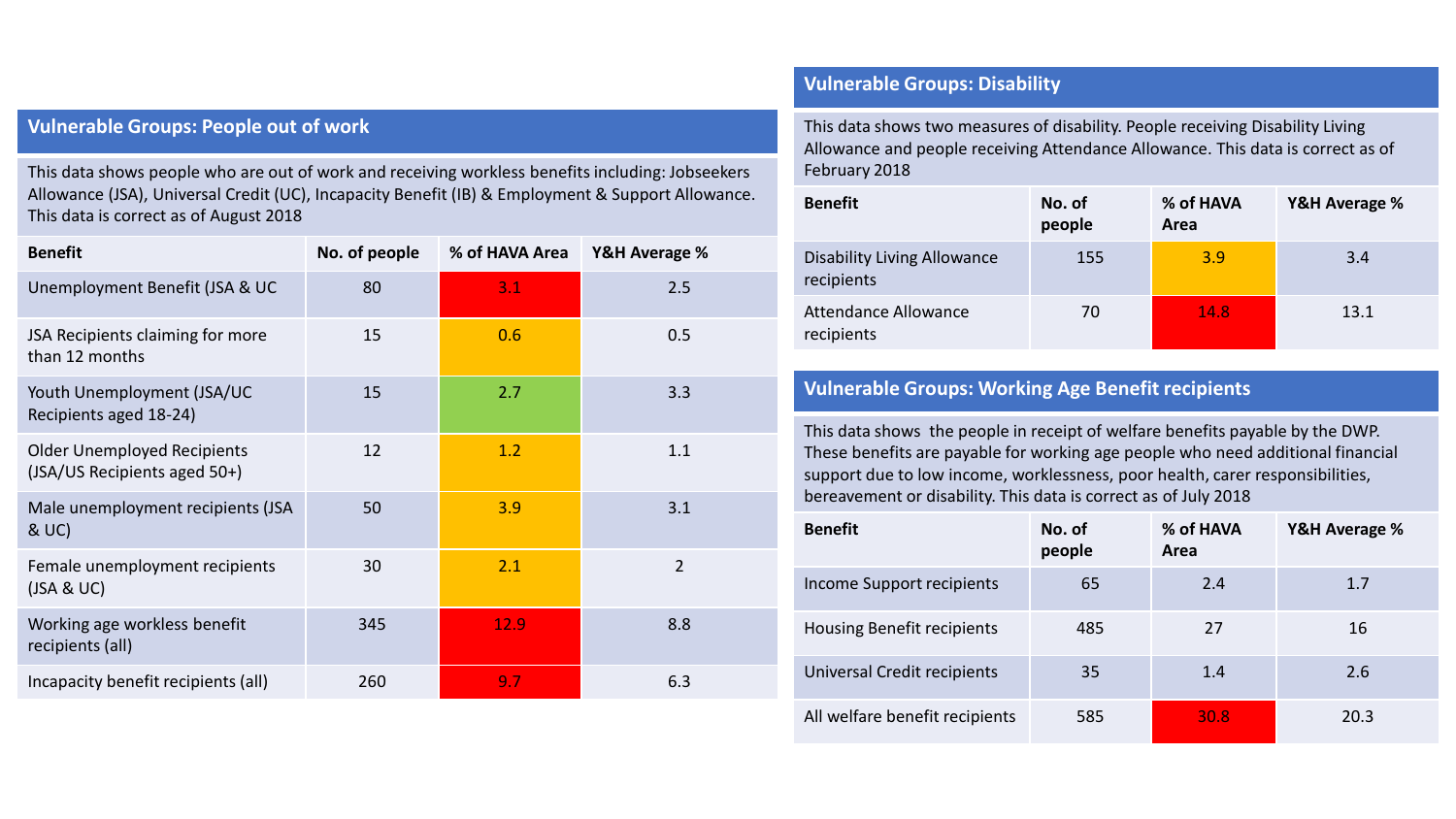#### **Vulnerable Groups: Deprived Areas**

The UK is split into small Local Super Output areas (LSOA). These roughly follow Postcode areas but cover 1500 people. These are ranked 1- 32,844. 1 being the most deprived area in the UK and 32,844 being the least deprived. These were listed in 2015 and updated in 2019. There are 3 which each cover parts of the HAVA area.

| <b>LSOA</b>   | <b>Ranking 2019</b> | Ranking 2015 | <b>Position %</b> |
|---------------|---------------------|--------------|-------------------|
| LS033G        | 1585                | 1346         | 10% Most Deprived |
| <b>LS033A</b> | 284                 | 1947         | 10% Most Deprived |
| <b>LS033B</b> | 1172                | 8861         | 10% Most Deprived |

#### **Vulnerable Groups: Pensioners**

This data considers access to a vehicle, loneliness and poverty. The data is from the last census and poverty is measured by those pensioners in receipt of Pension Credit (Feb18).

| <b>Pensioner measure</b>                           | No. of people | % of HAVA Area | Y&H Average % |
|----------------------------------------------------|---------------|----------------|---------------|
| Private pensioner households with<br>no car or van | 224           | 49             | 44.8          |
| Households of one pensioner                        | 169           | 64.5           | 59.5          |
| Pension Credit recipient                           | 140           | 28.7           | 15.9          |

#### **Vulnerable Groups: Children**

| <b>Measure</b>                                       | No. of Children | % of HAVA<br>Area | Y&H Average<br>% |
|------------------------------------------------------|-----------------|-------------------|------------------|
| <b>Children in 'Out of Work</b><br>households (2016) | 205             | 24.8              | 16.8             |
| Children in Lone Parent<br>Households (2012)         | 415             | 42.6              | 27.8             |
| Children in Poverty (2015)                           | 245             | 27.6              | 19               |

#### **Vulnerable Groups: Others**

This data considers the number of people with specific needs: mental health issues, households with multiple deprivation and those providing unpaid care. Households with multiple deprivation are households experiencing four key measures of deprivation. 1. All adult household members have no qualifications. 2. At least one household member is out of work.3. At least one household member has a limiting long term illness.4. The household is living in overcrowded conditions.

| <b>Measure</b>                                             | No. of<br>people | % of HAVA<br>Area | Y&H<br><b>Average %</b> |
|------------------------------------------------------------|------------------|-------------------|-------------------------|
| Mental health related benefits (Feb<br>18)                 | 155              | 5.8               | 3.2                     |
| Households suffering multiple<br>deprivation (census 2011) | 13               | 0.7               | 0.5                     |
| People providing unpaid care<br>(census 2011)              | 379              | 9.3               | 10.4                    |
| Unpaid care (50+ hours per week)<br>(census 2011)          | 113              | 2.8               | 2.6                     |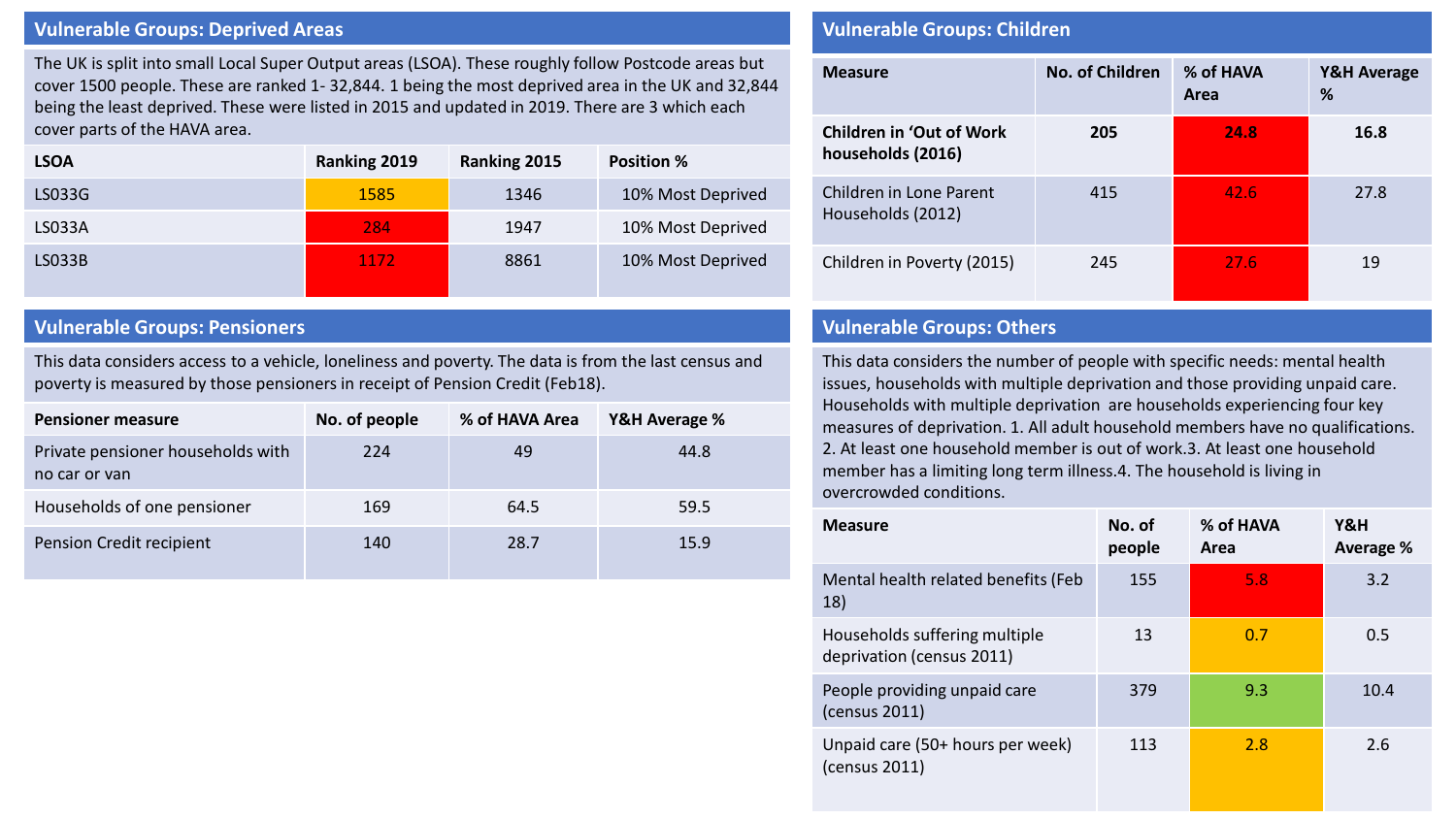## **Housing: Tenure**

| Tenure (per household)                                                    | No. of people | % of HAVA Area | Y&H Average % |
|---------------------------------------------------------------------------|---------------|----------------|---------------|
| Owner occupied (all)                                                      | 860           | 49.4           | 64.5          |
| Owner occupied (owned outright)                                           | 351           | 20.2           | 30.6          |
| Owner occupied (mortgage or loan)                                         | 503           | 28.9           | 33.5          |
| Owner occupied (shared ownership)                                         | 6             | 0.3            | 0.4           |
| Social rented households (all)                                            | 646           | 37.1           | 18.1          |
| <b>Rented from Council</b>                                                | 573           | 32.9           | 12.3          |
| Rented from Housing Association or<br>social landlord                     | 72            | 4.1            | 5.8           |
| Rented from private landlord or letting<br>agency                         | 182           | 10.5           | 14.4          |
| Other rented dwellings (family member,<br>relative, employment free rent) | 52            | 3              | 2.9           |

# **Housing: Type**

| <b>Type of housing (Census 2011)</b> | No. of people | % of HAVA Area | Y&H Average % |
|--------------------------------------|---------------|----------------|---------------|
| Detached                             | 189           | 10.5           | 20.5          |
| Semi-detached                        | 886           | 49.1           | 36.5          |
| <b>Terraced</b>                      | 446           | 24.7           | 27.7          |
| Purpose built flat                   | 236           | 13.1           | 11.8          |
| Flat (in converted house)            | 37            | 2.1            | 2.2           |
| Flat (in commercial property)        | 8             | 0.4            | 0.9           |
| Caravan or other temporary dwelling) | 0             | 0              | 0.2           |
| <b>Second Homes</b>                  | 3             | 0.2            | 0.5           |

| <b>Housing: Affordability</b>                           |                             |                          |  |  |  |
|---------------------------------------------------------|-----------------------------|--------------------------|--|--|--|
| Type of housing (Land Registry 1 Jan 19-<br>31 Jan2020) | <b>Average</b><br>cost HAVA | <b>Yorkshire Average</b> |  |  |  |
| Average house price (All housing)                       | 168619.5                    | 224686.2                 |  |  |  |
| Detached                                                | 258105                      | 313620.1                 |  |  |  |
| <b>Flats</b>                                            | 117289.2                    | 144503.9                 |  |  |  |
| Semi-detached                                           | 180803.2                    | 174132.7                 |  |  |  |
| Terraced                                                | 168089                      | 137377.6                 |  |  |  |

# **Housing: Communal establishment residents**

| <b>Measure</b>                  | No. of<br>people | % of HAVA<br>Area | Y&H<br><b>Average %</b> |
|---------------------------------|------------------|-------------------|-------------------------|
| All in communal establishments  | 18               | 0.4               | 1.9                     |
| Medical & care establishments   | 18               | 0.4               | 3.2                     |
| <b>Education establishments</b> | 0                | $\Omega$          | 0                       |
| Defence establishments          | 0                | 0                 | O                       |
| Other establishments            |                  |                   |                         |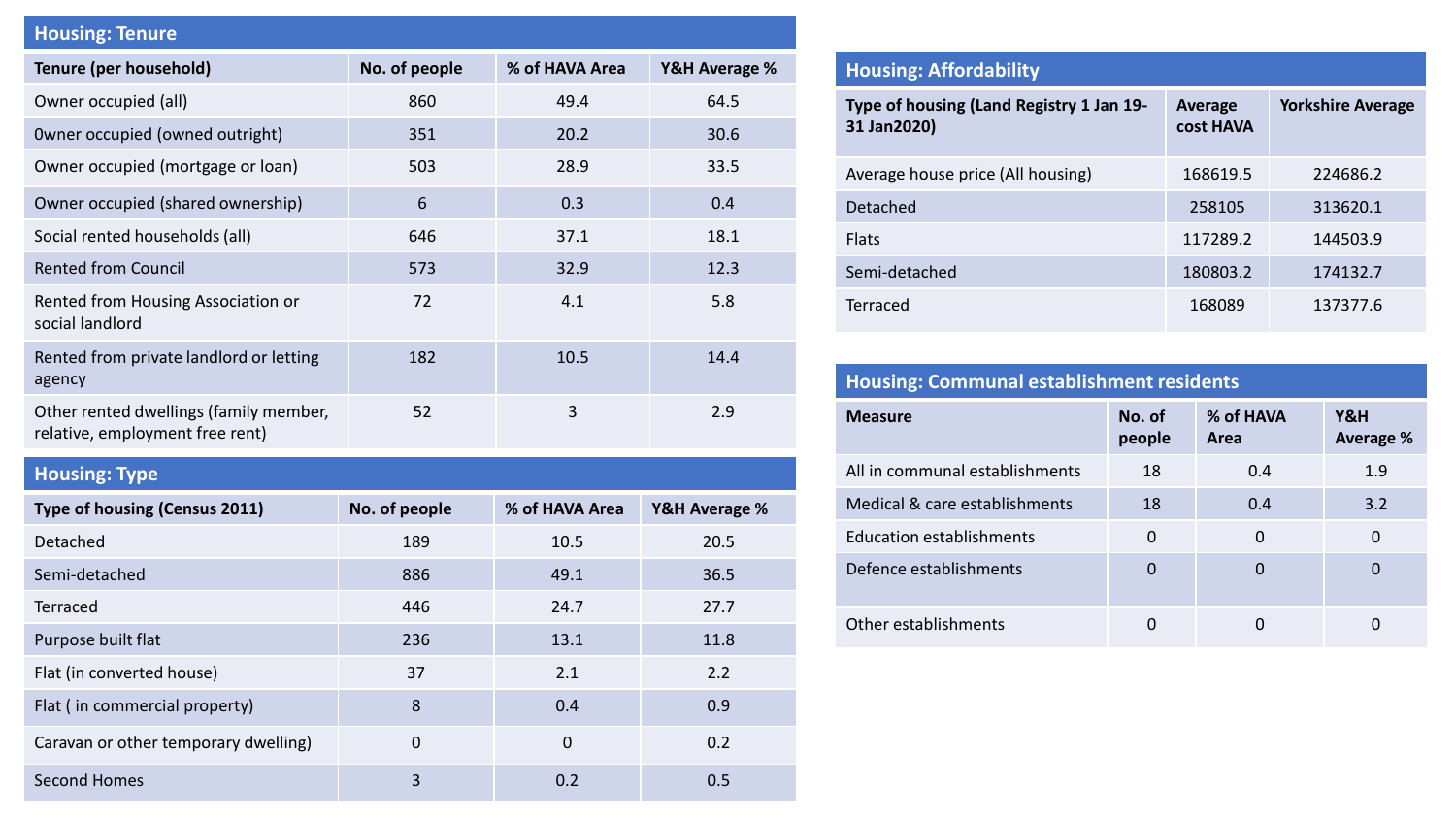#### **Education & skills: Early years progress**

| % of all pupils in year 1                                                      | <b>HAVA %</b> | <b>Y&amp;H %</b> | <b>England %</b> |
|--------------------------------------------------------------------------------|---------------|------------------|------------------|
| Pupils achieving at least the expected level in all 17 Early Learning<br>Goals | 61.9          | 56               | 58               |
| Pupils achieving a good level of development                                   | 61.9          | 59               | 60               |

#### **Education & skills: Pupil attainment**

| <b>Stage</b> | <b>HAVA Average score</b> | <b>Y&amp;H Average score</b> | <b>England Average score</b> |
|--------------|---------------------------|------------------------------|------------------------------|
| Key stage 1  | 16                        | 15.6                         | 15.9                         |
| Key Stage 2  | 28.8                      | 28.4                         | 29                           |
| Key stage 3  | 322.9                     | 354.8                        | 366.3                        |

# **Access & transport: Car ownership by household (Census 2011)**

| No. of cars   | No. of HAVA<br>households | <b>HAVA %</b> | <b>Y&amp;H</b> % |
|---------------|---------------------------|---------------|------------------|
| One Car       | 670                       | 38.5          | 27.6             |
| Two cars      | 275                       | 15.7          | 23.5             |
| Three cars    | 45                        | 2.6           | 4.6              |
| Four $+$ cars | 10                        | 0.6           | $1.5\,$          |

#### **Access & transport: Distance &travel times to key services**

## **Education & skills: Qualifications**

This data considers the number of people (16+) by the highest level of qualification. These don't include those with alternative qualifications or unknown qualifications. Level 1 qualifications are equivalent to single O-level, GCSEs. Level 2 qualifications are equivalent to 5 O-Levels or GCSEs. Level 3 qualifications are equivalent to A-levels. Level 4 qualifications are equivalent to degree level or higher. This data is taken from the 2011 census

| <b>Qualification</b>                      | No. of people | % of HAVA Area    | Y&H Average % |
|-------------------------------------------|---------------|-------------------|---------------|
| People with no qualifications             | 970           | 30.2 <sub>1</sub> | 25.8          |
| People with highest qualification level 1 | 460           | 14.4              | 13.6          |
| People with highest qualification level 2 | 400           | 12.4              | 15.5          |
| People with highest qualification level 3 | 335           | 10.4              | 12.8          |
| People with highest qualification level 4 | 780           | 24.3              | 23.3          |

| measure                                        | <b>Average HAVA</b><br>distance (km) | <b>Average Y&amp;H distance</b><br>(km) |
|------------------------------------------------|--------------------------------------|-----------------------------------------|
| Average road distance<br>from Job Centre       | 5.6                                  | 4.9                                     |
| Average road distance<br>from secondary school | 1.4                                  | 2.2                                     |
| Average road distance<br>from GP               | 0.5                                  | 1.1                                     |
| Average road distance<br>from Pub              | 1.1                                  | 0.7                                     |
| Average road distance<br>from Post Office      | 0.4                                  | 0.9                                     |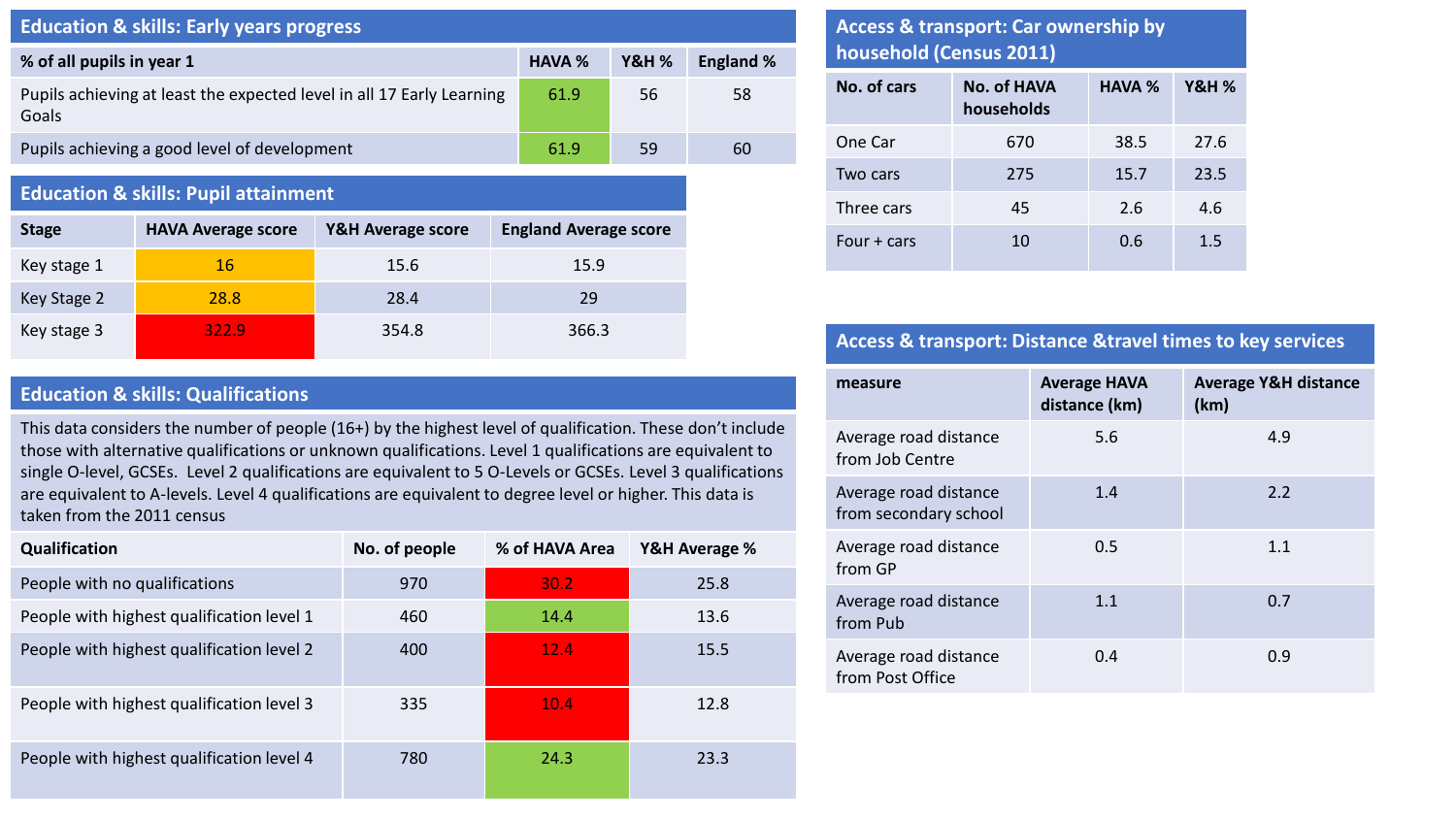#### **Economy: Economic Activity**

The data below shows the number and proportion of residents (16-74)who are economically active. These figures do not add up to all those economically active as it excludes those economically active who are unemployed or full time students.

| <b>Measure</b>        | No. of people | % of HAVA Area | Y&H Average % |
|-----------------------|---------------|----------------|---------------|
| Economically active   | 2154          | 72.4           | 68.4          |
| Full-time employees   | 1190          | 40             | 37            |
| Part-time employees   | 446           | 15             | 14.6          |
| Self-employed people  | 176           | 5.9            | 8.4           |
| Economically inactive | 821           | 27.6           | 31.6          |

| Economy: Fuel poverty (Dept for Energy & Climate change 2016) |                               |           |                  |
|---------------------------------------------------------------|-------------------------------|-----------|------------------|
| <b>Measure</b>                                                | <b>No. of HAVA Households</b> | % of HAVA | <b>% Y&amp;H</b> |
| Households living<br>in fuel poverty                          | 290                           | -16       | 12.1             |

#### **Economy: Job Type** Largest Employment sector: Retail 310 employees 16% of 1885 people in employment Second Largest employment Sector Health & social work 275 employees 15% of 1885 people in employment Third Largest employment Sector Education 225 employees 12% of 1885 people in employment

| <b>Economy: Income &amp; fuel poverty (ONS 2015/16)</b>         |       |       |  |  |
|-----------------------------------------------------------------|-------|-------|--|--|
| <b>Y&amp;H Average</b><br><b>HAVA Average</b><br><b>Measure</b> |       |       |  |  |
| Annual household income                                         | 30400 | 36542 |  |  |
| Annual household income after<br>housing costs                  | 19900 | 23946 |  |  |

| <b>Economy: Debt (UK Finance Sept 2017)</b> |        |       |  |
|---------------------------------------------|--------|-------|--|
| <b>Debt</b>                                 | HAVA f | Y&H £ |  |
| Personal debt                               | 451    | 664   |  |
| Residential mortgage<br>debt                | 19942  | 23755 |  |